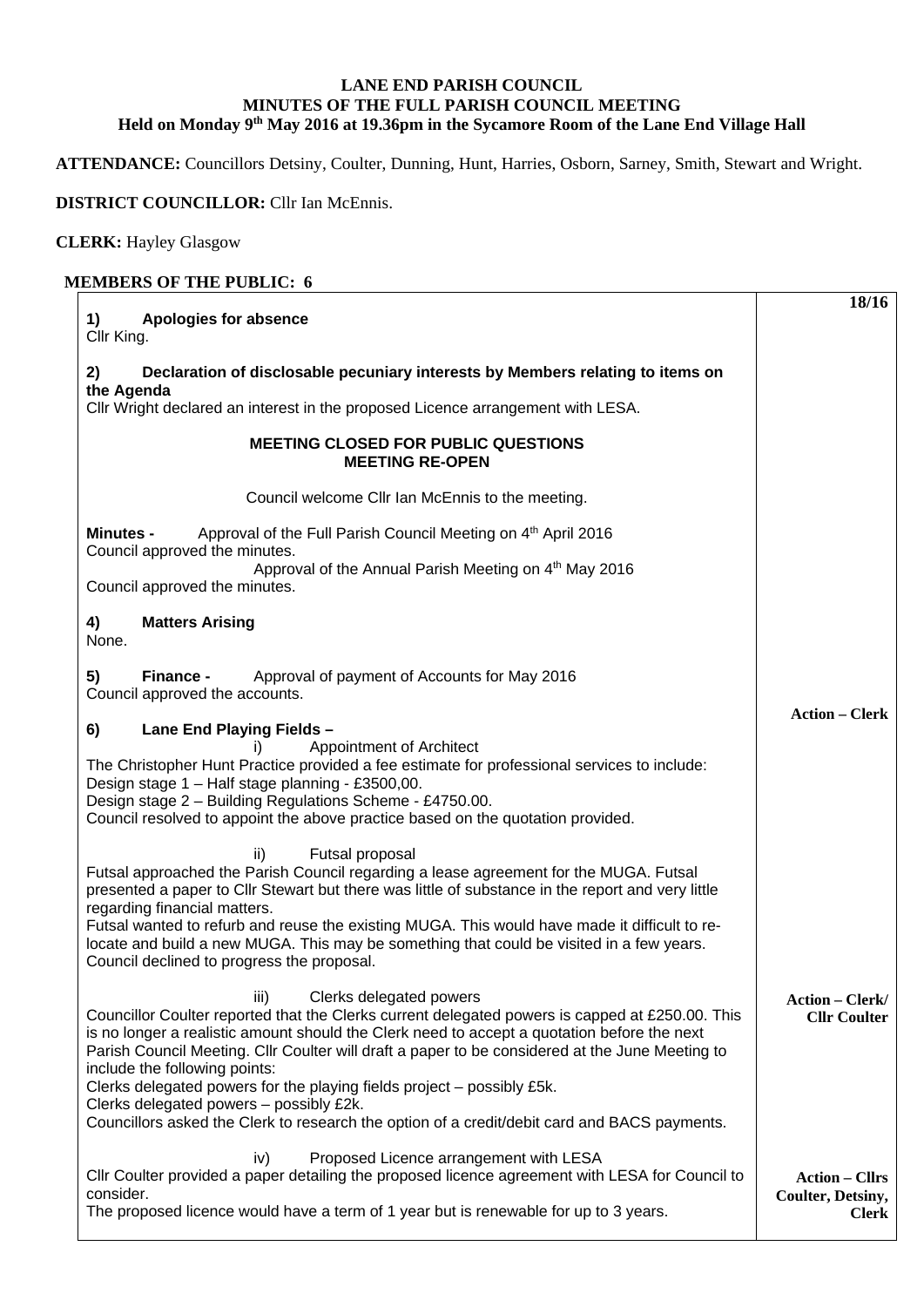| more and to increase footfall.<br>LESA.<br>agreement will follow.<br>7)<br>5 <sup>th</sup> June 2016.                                                                                                                                                                                                                                                                                                                                                                                                                                                                                                                                               | Both LEAG & LESA have the same objective. Both parties would like to see the facilities used<br>It is also proposed that a memorandum of understanding should be agreed between LEAG and<br>LESA before the licence is signed and that this memorandum should be directly associated with<br>the licence. The memorandum of understanding would be to facilitate the working relationship<br>between LESA and LEAG and give each party a clear understanding of their roles and is to be<br>agreed within 4 weeks. Cllrs Coulter and Detsiny will facilitate a meeting between LEAG and<br>It was agreed there should be up to 3 representatives from LEAG & LESA. ClIrs Coulter,<br>Detsiny, Harries and Sarney will attend the meeting.<br>It was agreed to send the proposed draft licence to Council's Solicitors. The memorandum of<br>Queen's 90th Birthday Celebratory Lunch in the Village Hall for Sunday 5th June<br>The British Legion are celebrating the Queens 90 <sup>th</sup> Birthday at Lane End Village Hall on Sunday | 19/16<br><b>Action – Clerk</b> |
|-----------------------------------------------------------------------------------------------------------------------------------------------------------------------------------------------------------------------------------------------------------------------------------------------------------------------------------------------------------------------------------------------------------------------------------------------------------------------------------------------------------------------------------------------------------------------------------------------------------------------------------------------------|-------------------------------------------------------------------------------------------------------------------------------------------------------------------------------------------------------------------------------------------------------------------------------------------------------------------------------------------------------------------------------------------------------------------------------------------------------------------------------------------------------------------------------------------------------------------------------------------------------------------------------------------------------------------------------------------------------------------------------------------------------------------------------------------------------------------------------------------------------------------------------------------------------------------------------------------------------------------------------------------------------------------------------------------|--------------------------------|
|                                                                                                                                                                                                                                                                                                                                                                                                                                                                                                                                                                                                                                                     | Council agreed to donate to the event by taking a table of 6.<br>Cllrs Smith, Sarney & partner, Detsiny, Harries & partner will attend.                                                                                                                                                                                                                                                                                                                                                                                                                                                                                                                                                                                                                                                                                                                                                                                                                                                                                                   | <b>Action - Clerk</b>          |
| <b>Mole and Picket Charities</b><br>8)<br>The Mole and Picket Charities requested that this item was removed from the agenda, however<br>Council felt a discussion should be held.<br>A letter was sent to the trustees of the Charities following the last Parish Council Meeting. The<br>trustees replied to the letter and requested that in order to give them time to review their position<br>and seek advice they would need until w/c 16 <sup>th</sup> May 2016 to respond to Council.<br>Council agreed to give the trustees time to seek advice and reflect, but would ask that a<br>response is made no later than Monday 23rd May 2016. |                                                                                                                                                                                                                                                                                                                                                                                                                                                                                                                                                                                                                                                                                                                                                                                                                                                                                                                                                                                                                                           |                                |
|                                                                                                                                                                                                                                                                                                                                                                                                                                                                                                                                                                                                                                                     | Council intend to take a decision at the meeting in on 6th June 2016.                                                                                                                                                                                                                                                                                                                                                                                                                                                                                                                                                                                                                                                                                                                                                                                                                                                                                                                                                                     |                                |
| 9)                                                                                                                                                                                                                                                                                                                                                                                                                                                                                                                                                                                                                                                  | <b>Clerk's report</b>                                                                                                                                                                                                                                                                                                                                                                                                                                                                                                                                                                                                                                                                                                                                                                                                                                                                                                                                                                                                                     | <b>Action - Clerk</b>          |
| а.                                                                                                                                                                                                                                                                                                                                                                                                                                                                                                                                                                                                                                                  | An allotment tenant at Chalky fields has asked for permission from the Parish<br>council to erect a polycarbonite greenhouse 6ftx4ft on his allotment plot. This is<br>a non permanent structure made of metal and stands directly on the ground.<br>The plot holds a 6ftx4ft shed already sited. Council agreed that the above could<br>be erected.                                                                                                                                                                                                                                                                                                                                                                                                                                                                                                                                                                                                                                                                                      |                                |
|                                                                                                                                                                                                                                                                                                                                                                                                                                                                                                                                                                                                                                                     | b. ITV requested to use the car park at Lane End Playing Fields on 3 separate<br>occasions, providing an income of £600. ITV asked LESA to invoice them a<br>number of times but this was not forthcoming. The Clerk has sent ITV an<br>invoice for the amount to be paid into the PC's account. LESA have requested<br>this money is transferred to them. Council asked the Clerk to review the Lease.<br>If LESA are entitled to receive the monies then £100 administration fee should<br>be deducted for the Clerks time.                                                                                                                                                                                                                                                                                                                                                                                                                                                                                                             | <b>Action - Clerk</b>          |
| с.                                                                                                                                                                                                                                                                                                                                                                                                                                                                                                                                                                                                                                                  | The Easement for the gas pipe at number 2 Ditchfield Cottages is progressing.                                                                                                                                                                                                                                                                                                                                                                                                                                                                                                                                                                                                                                                                                                                                                                                                                                                                                                                                                             |                                |
| d.                                                                                                                                                                                                                                                                                                                                                                                                                                                                                                                                                                                                                                                  | Unfortunately no one was able to volunteer to attend the Twinning Festival on<br>18 <sup>th</sup> & 19 <sup>th</sup> June.                                                                                                                                                                                                                                                                                                                                                                                                                                                                                                                                                                                                                                                                                                                                                                                                                                                                                                                |                                |
| е.                                                                                                                                                                                                                                                                                                                                                                                                                                                                                                                                                                                                                                                  | The Village Fete is on Saturday 4 <sup>th</sup> June 2016. Council decided not to take a<br>stall.                                                                                                                                                                                                                                                                                                                                                                                                                                                                                                                                                                                                                                                                                                                                                                                                                                                                                                                                        |                                |
| f.                                                                                                                                                                                                                                                                                                                                                                                                                                                                                                                                                                                                                                                  | Cllr Osborn kindly attended the BCC Devolved Services safety briefing. The<br>Clerk will forward the presentation to all Councillors.                                                                                                                                                                                                                                                                                                                                                                                                                                                                                                                                                                                                                                                                                                                                                                                                                                                                                                     |                                |
| g.                                                                                                                                                                                                                                                                                                                                                                                                                                                                                                                                                                                                                                                  | The Clerk has asked BCC for a quote to put speed tubes on The Row. Now<br>awaiting the cost.                                                                                                                                                                                                                                                                                                                                                                                                                                                                                                                                                                                                                                                                                                                                                                                                                                                                                                                                              |                                |
| h.                                                                                                                                                                                                                                                                                                                                                                                                                                                                                                                                                                                                                                                  | Both AED units are in the process of being ordered. Council will need an<br>electrician to fit both units. Approximate costs will be £200 per unit.                                                                                                                                                                                                                                                                                                                                                                                                                                                                                                                                                                                                                                                                                                                                                                                                                                                                                       |                                |
| i.                                                                                                                                                                                                                                                                                                                                                                                                                                                                                                                                                                                                                                                  | The AED public meeting will be held on Tuesday 19th July at 7pm in LEYCC. All<br>Councillors are requested to attend the meeting.                                                                                                                                                                                                                                                                                                                                                                                                                                                                                                                                                                                                                                                                                                                                                                                                                                                                                                         |                                |
| j.                                                                                                                                                                                                                                                                                                                                                                                                                                                                                                                                                                                                                                                  | The Clerk discovered that Barclays had transferred the funds in Council's<br>current account into a dormant account despite being told not to. After a lot of<br>work, Barclays have confirmed the money has been put back into Council's                                                                                                                                                                                                                                                                                                                                                                                                                                                                                                                                                                                                                                                                                                                                                                                                 |                                |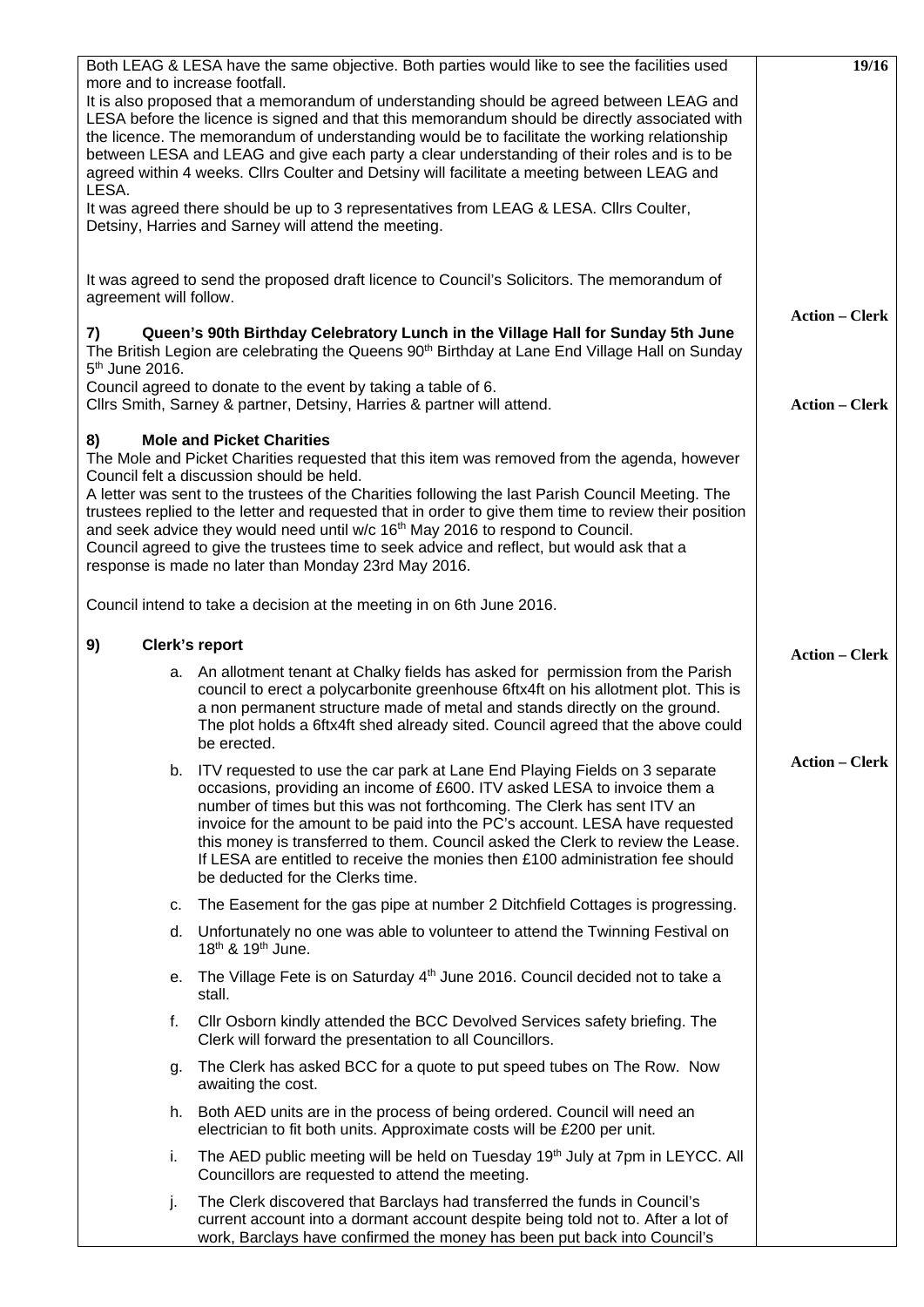|     |                                                                                                                                                                                                                                                                                                                                                                                                                                                                                                                                                                                                                                                                                                                                                                                                                                                                                  | current account.                                                                                                                                 | 20/16                 |
|-----|----------------------------------------------------------------------------------------------------------------------------------------------------------------------------------------------------------------------------------------------------------------------------------------------------------------------------------------------------------------------------------------------------------------------------------------------------------------------------------------------------------------------------------------------------------------------------------------------------------------------------------------------------------------------------------------------------------------------------------------------------------------------------------------------------------------------------------------------------------------------------------|--------------------------------------------------------------------------------------------------------------------------------------------------|-----------------------|
|     | k.                                                                                                                                                                                                                                                                                                                                                                                                                                                                                                                                                                                                                                                                                                                                                                                                                                                                               | Katy Dunn has received an enquiry about organising a Corporate Social<br>Responsibility day for a company at Moorend Common in May or June.      |                       |
|     |                                                                                                                                                                                                                                                                                                                                                                                                                                                                                                                                                                                                                                                                                                                                                                                                                                                                                  | Katy will check with the Chiltern Rangers and see if this is something they could<br>facilitate.                                                 |                       |
|     | L.                                                                                                                                                                                                                                                                                                                                                                                                                                                                                                                                                                                                                                                                                                                                                                                                                                                                               | LEYCC are in the process of obtaining 3 quotes to replace the boiler. This will<br>be put on the next agenda.                                    |                       |
|     |                                                                                                                                                                                                                                                                                                                                                                                                                                                                                                                                                                                                                                                                                                                                                                                                                                                                                  | m. The dumped traffic sign near High Barns has been reported to BCC.                                                                             |                       |
|     | n.                                                                                                                                                                                                                                                                                                                                                                                                                                                                                                                                                                                                                                                                                                                                                                                                                                                                               | The traffic incident outside the turning into the new Shanley development on<br>Finings Road has been reported to BCC.                           |                       |
|     | о.                                                                                                                                                                                                                                                                                                                                                                                                                                                                                                                                                                                                                                                                                                                                                                                                                                                                               | The Clerk has organised an inspection of the Playing Fields to be carried out by<br>ROSPA Play Safety.                                           |                       |
|     | p.                                                                                                                                                                                                                                                                                                                                                                                                                                                                                                                                                                                                                                                                                                                                                                                                                                                                               | WDC has confirmed the link between Edmonds Parade and The Row is<br>planned to go ahead once the care home is built.                             |                       |
|     | q.                                                                                                                                                                                                                                                                                                                                                                                                                                                                                                                                                                                                                                                                                                                                                                                                                                                                               | A traffic mirror will be installed on the pergola sited on Harries Gardens once<br>the building works have been completed.                       |                       |
|     | r.                                                                                                                                                                                                                                                                                                                                                                                                                                                                                                                                                                                                                                                                                                                                                                                                                                                                               | John Morris has agreed to carry out a site visit on Moorend Common re<br>coppicing.                                                              |                       |
|     | s.                                                                                                                                                                                                                                                                                                                                                                                                                                                                                                                                                                                                                                                                                                                                                                                                                                                                               | Council reported that the Twinning Association is struggling to attract<br>volunteers. Anyone who might be interested should contact Phil Mann.  |                       |
| 10) |                                                                                                                                                                                                                                                                                                                                                                                                                                                                                                                                                                                                                                                                                                                                                                                                                                                                                  | <b>Invitations to Meetings, Correspondence &amp; Reports received</b><br>Council noted the report.                                               |                       |
| 11) | <b>Action – Cllr</b><br>Coulter                                                                                                                                                                                                                                                                                                                                                                                                                                                                                                                                                                                                                                                                                                                                                                                                                                                  |                                                                                                                                                  |                       |
| a.  | <b>Matters raised by Councillors</b><br>Cllr Sarney asked if there had been any progress with regard to the outstanding<br>planning issues and Section 106 obligations arising from the Persimmon development<br>and relating to Footpath 25. Cllr Coulter reported that he had a meeting with WDC<br>regarding these issues and he had also subsequently met with the Clayton Road<br>Residents Association. Agreement in principle had been reached with the Residents<br>Association on revisions to the planning consent, including adjustments to the fencing<br>line and height, which would facilitate creation of the footpath buffer zone. It had been<br>further agreed that the Residents Association would arrange for some revised drawings<br>to be produced through Persimmon Homes and that these would be presented to the<br>Parish Council for consideration. |                                                                                                                                                  |                       |
|     | Councillors expressed significant concerns about the time it is taking to get this matter<br>resolved and questioned how long the Council should wait before reverting to WDC for<br>action. It was asked that a further update be provided at the next meeting.                                                                                                                                                                                                                                                                                                                                                                                                                                                                                                                                                                                                                 |                                                                                                                                                  |                       |
|     | b. Cllr Osborn reported that the gate from the Shanley development to Ditchfield Common<br>is locked. WDC have confirmed that this is a breach of planning and this will be passed<br>to planning enforcement.                                                                                                                                                                                                                                                                                                                                                                                                                                                                                                                                                                                                                                                                   |                                                                                                                                                  |                       |
| c.  | Cllr Osborn raised the issue of the draft local plan and wondered if Sydney House been<br>included in that. Cllr Detsiny met with WDC have they have promised to look into this.                                                                                                                                                                                                                                                                                                                                                                                                                                                                                                                                                                                                                                                                                                 |                                                                                                                                                  |                       |
|     |                                                                                                                                                                                                                                                                                                                                                                                                                                                                                                                                                                                                                                                                                                                                                                                                                                                                                  | d. Cllr Osborn raised the issue of Golden Gough. WDC may identify this as a possible                                                             |                       |
| е.  |                                                                                                                                                                                                                                                                                                                                                                                                                                                                                                                                                                                                                                                                                                                                                                                                                                                                                  | development site but Council has not formally been informed of this yet.                                                                         |                       |
|     |                                                                                                                                                                                                                                                                                                                                                                                                                                                                                                                                                                                                                                                                                                                                                                                                                                                                                  | CIIr Harries raised the issue of the churned up mud outside the development of the Care<br>Home on The Row. This issue has been reported to WDC. |                       |
| 12) |                                                                                                                                                                                                                                                                                                                                                                                                                                                                                                                                                                                                                                                                                                                                                                                                                                                                                  | Planning: To consider new applications and receive Wycombe District Council<br><b>Decisions and Appeals</b>                                      | <b>Action – Clerk</b> |